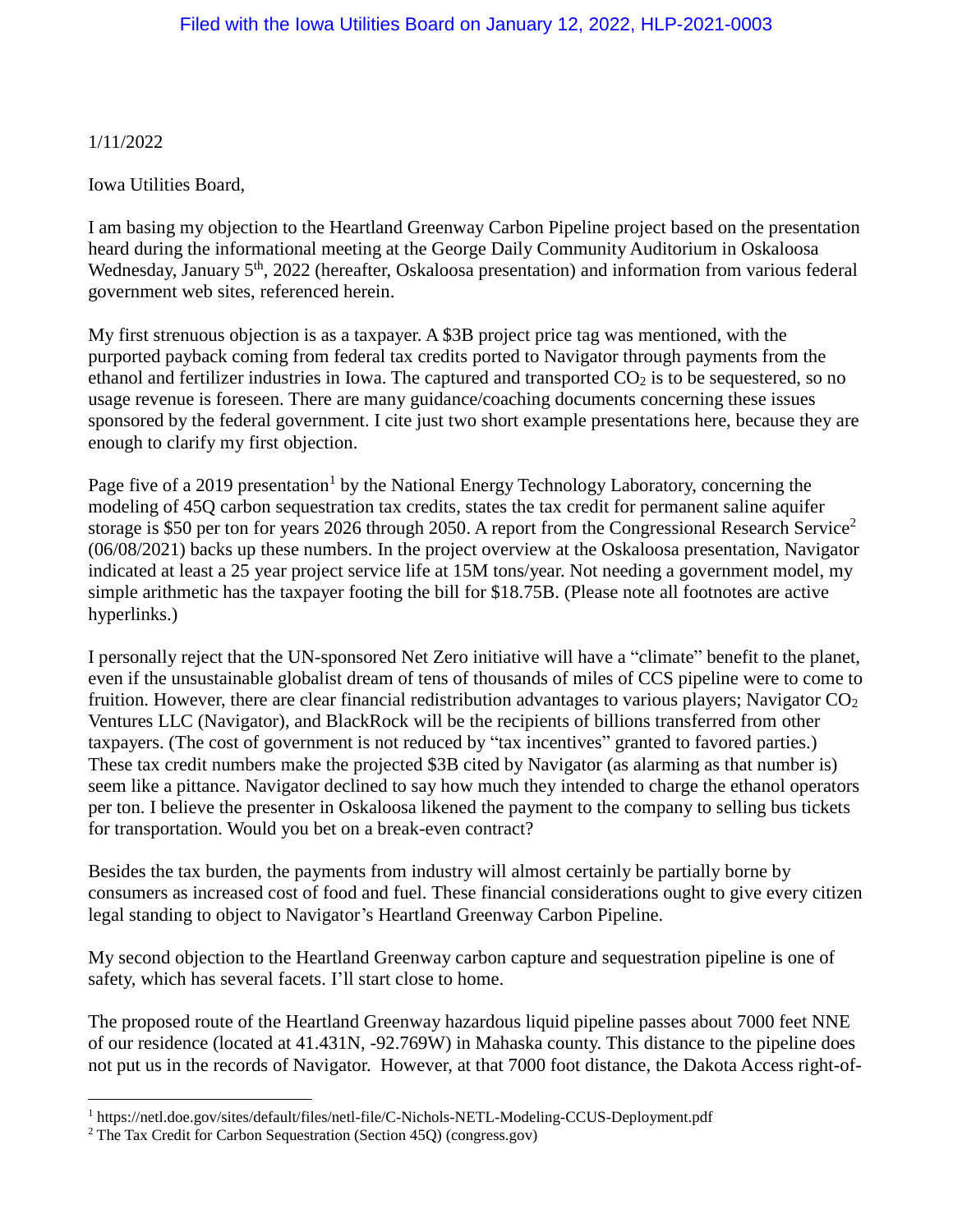way crosses an unnamed watershed just south of highway G5T, near Fisher Avenue. That watershed empties southward into Ballenger Creek, very near our house, creating a conduit capable of passing heavier-than-air  $CO<sub>2</sub>$  from the right-of-way to the lower elevation of our property.

During the Oskaloosa presentation, representatives Navigator were asserting that they were committed to follow all federal guidelines during installation and operation. I suspect that the installers of the  $CO<sub>2</sub>$ pipeline that failed near Satartia MS in 2020 made similar assurances to those near their right-of-way.

There is an eye-opening Huffington Post article online, entitled *The Gassing of Satartia* 3 , penned by Dan Zegart (dated 8/26/2021) that should be required reading for every Iowan to make it plain that dangers from pipeline transport of super-critical compressed carbon dioxide are not negligible. I cannot calculate the chances the pipeline would fail at that particular watershed crossing. But my topographical analysis shows the potential for parties *not on* Navigator's map to be affected by a significant leak, including us. I did not hear anything during the informational meeting about recognizing specific dangers to those in adjacent low areas other than a promise to train firstresponders in the area. One of Navigator's representatives informed me in the lobby of Daily Auditorium that their records are only concerned with the right-of-way and adjacent landowners. Clearly, Navigator's primary focus is acquiring access and permitting. That standard was likely applied to the residents of Satartia, as well. Further, our rural location minimizes the possibility that we will be classified as a "high impact area" 4 or draw immediate first-responder attention.

At the far end of the project, I have concern for more wide-spread safety issues. Literature produced by Heartland Navigator  $CO<sub>2</sub>$  Ventures LLC and distributed during the county informational meetings indicates the plan is to sequester 15M tons of super-critical  $CO<sub>2</sub>$  per year by injection into a deep saline aquifer in Central Illinois. Since the Iowa Utilities Board has been represented at these meetings, I'm sure these claims have been noted. At the Oskaloosa presentation, Navigator repeatedly cited a pilot project with Archer Daniels Midland which was [already injecting in the proposed](https://www.netl.doe.gov/project-information?k=FE0026517) sequestration area. These activities are monitored by the EPA and DOE.

My search for public records<sup>5,6</sup> related to the sequestration site located the footnoted EPA documents showing that the ADM injection project is cleared for a rate of 1.2M tons per year and 6M tons total over three years, to avoid substrata fracturing. Navigator Ventures is proposing 15M tons annually for more than 25 years. The ADM pilot effort cited by Navigator as proof-of-concept sheds scant light on the potential unintended consequences of the sixty-two-times-more-massive injection rates and duration being currently proposed.

The EPA in the documents referenced seems most concerned about the potential for contamination of groundwater above the injection strata. They also briefly mention screening for obvious local faults and folds by seismic surveys.

The proposed injection area is (at least) adjacent to the northern end of the geologically-active New Madrid fault zone, which is prominently referenced in US Geological Survey documents. In fact, USGS Circular  $1066<sup>7</sup>$  contains ample evidence that the area is active. A news release published last

 $\overline{a}$ 

<sup>3</sup> [https://www.huffpost.com/entry/gassing-satartia-mississippi-co2-pipeline\\_n\\_60ddea9fe4b0ddef8b0ddc8f](https://www.huffpost.com/entry/gassing-satartia-mississippi-co2-pipeline_n_60ddea9fe4b0ddef8b0ddc8f)

<sup>4</sup> <https://primis.phmsa.dot.gov/comm/FactSheets/FSHCA.htm?nocache=8797>

<sup>5</sup> Class VI - [Wells used for Geologic Sequestration of CO2 | US EPA](https://www.epa.gov/uic/class-vi-wells-used-geologic-sequestration-co2)

<sup>6</sup> <https://www.epa.gov/uic/class-vi-wells-permitted-epa>

<sup>7</sup> [U.S. GEOLOGICAL SURVEV CIRCULAR 1066](https://pubs.er.usgs.gov/publication/cir1066)